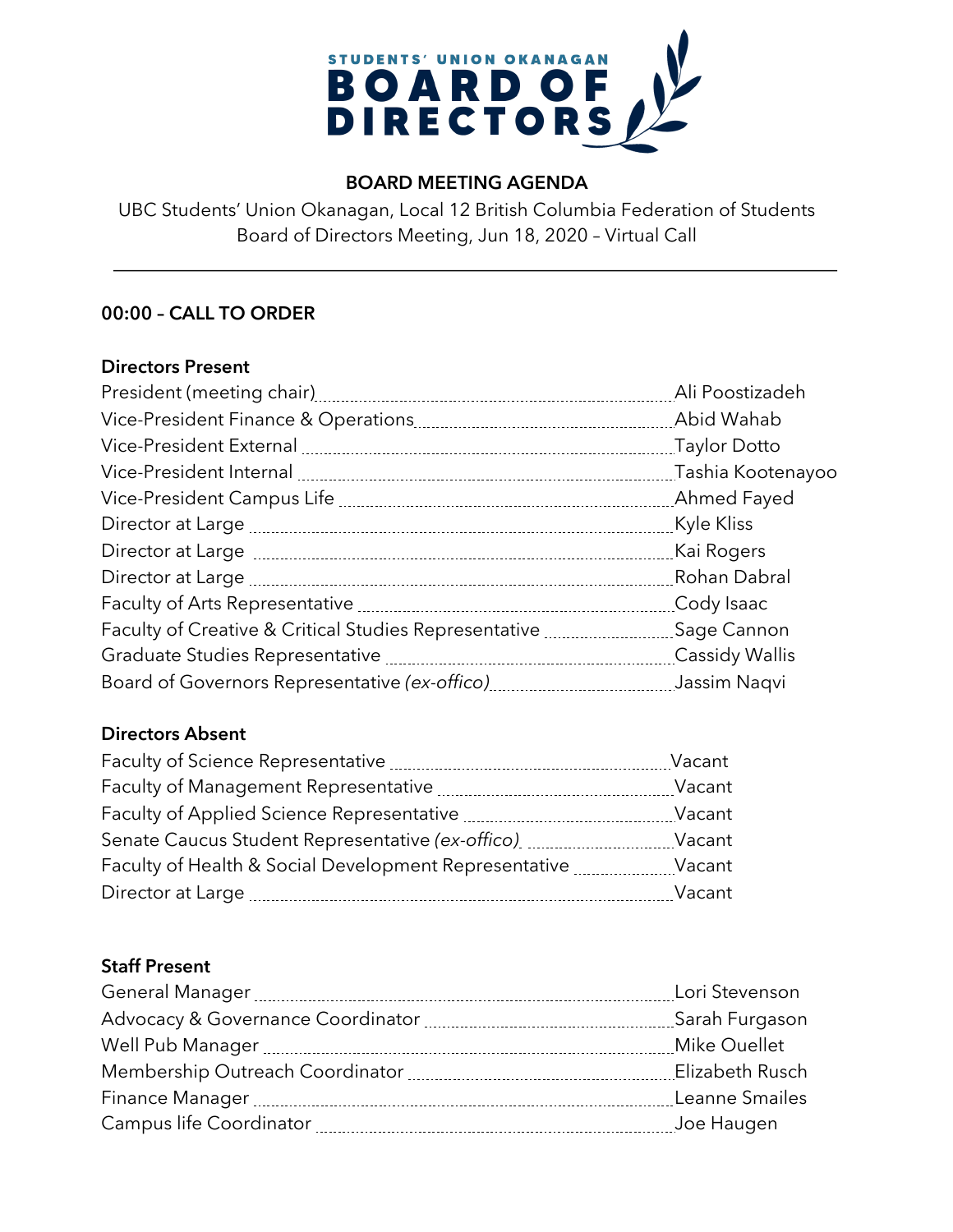# **1. ACKNOWLEDGEMENT OF TERRITORY**

*We would like to acknowledge that we are on the traditional, ancestral territory of the Okanagan Nation. We would like to recognize that learning happened in this place long before this institution was established. It's important that we understand that we are very privileged to be living, working, and learning in these territories that are not our own.*

# **2. ADOPTION OF AGENDA AND REVIEW OF MEMBERSHIP**

### **20/06/18.01 MOTION**

/ Be it resolved that the agenda be adopted.

# **3. ADOPTION OF MINUTES FROM PREVIOUS MEETINGS**

### **20/06/18.02 MOTION**

/ Be it resolved that the minutes of the meetings held June 4<sup>th</sup>, 2020 be approved.

### **4. PRESENTATIONS**

### **5. MONTHLY REPORTS**

- **5.1 President**
- **5.2 VP Finance and Operations**
- **5.3 VP Internal**
- **5.4 VP External**
- **5.5 VP Campus Life**
- **5.6 General Manager**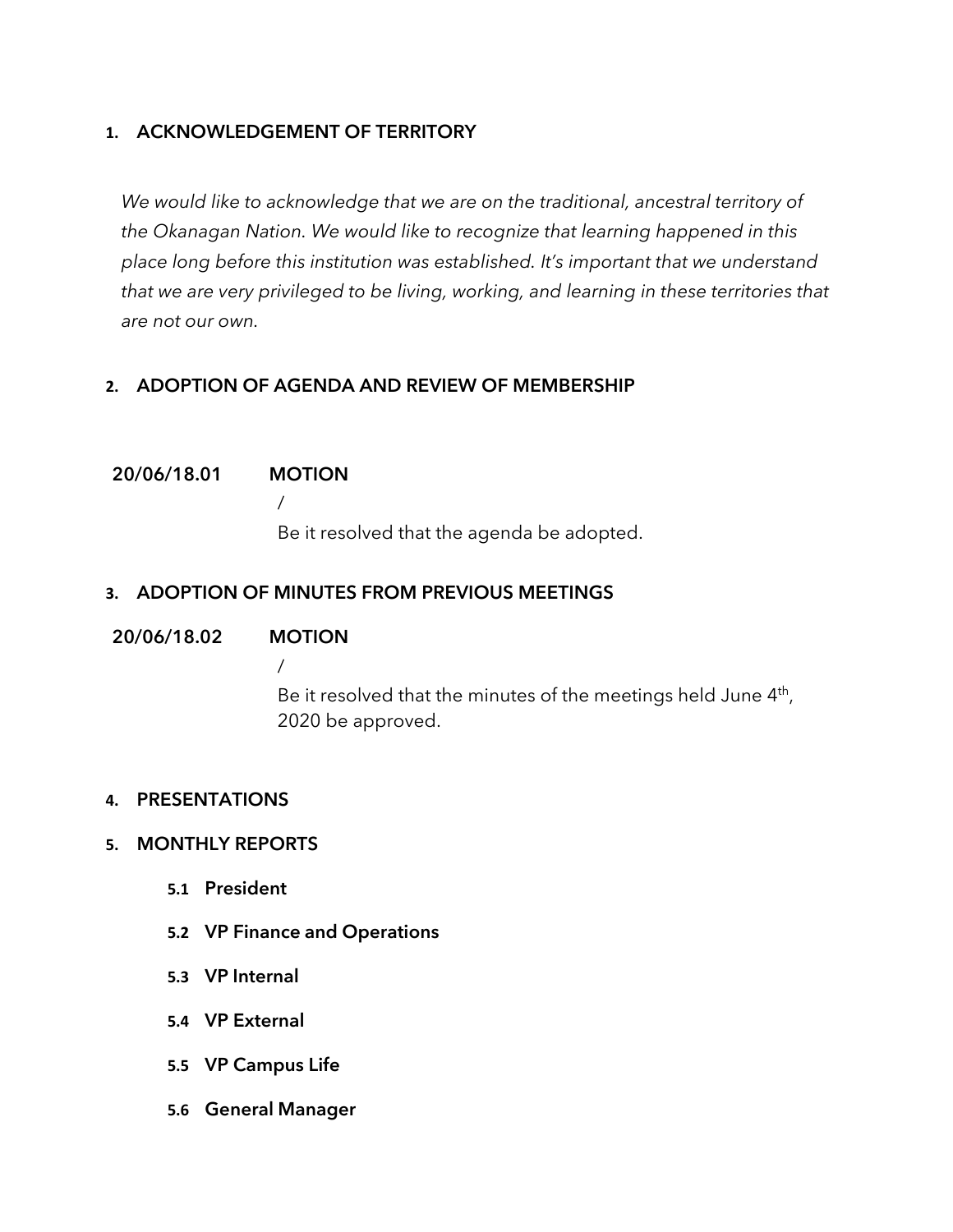## **20/06/18.03 MOTION**

/

Be it resolved that the Executive Monthly Reports for the month of May be approved as attached.

### **6. QUESTION PERIOD**

### **7. COMMITTEE BUSINESS**

### **7.1 Executive Committee**

### **20/06/18.04 MOTION**

/

Be it resolved the minutes of the meetings held June 9<sup>th</sup>, 2020 be approved.

- **7.2 Finance Committee**
- **7.3 Policy Committee**
- **7.4 Campus Life Committee**
- **7.5 Campaigns Committee**

# **20/06/18.05 MOTION**

Dotto /

Be it resolved the minutes of the meeting held June 9<sup>th</sup>, 2020 be approved.

# **20/06/18.06 MOTION**

Dotto /

Be it resolved the following campaigns be approved for Summer and Winter Semester 1.

Fund it Fix it Fairness for International Students All Gendered Washrooms Sustainability Campaign Knock out Interest Open Textbooks Now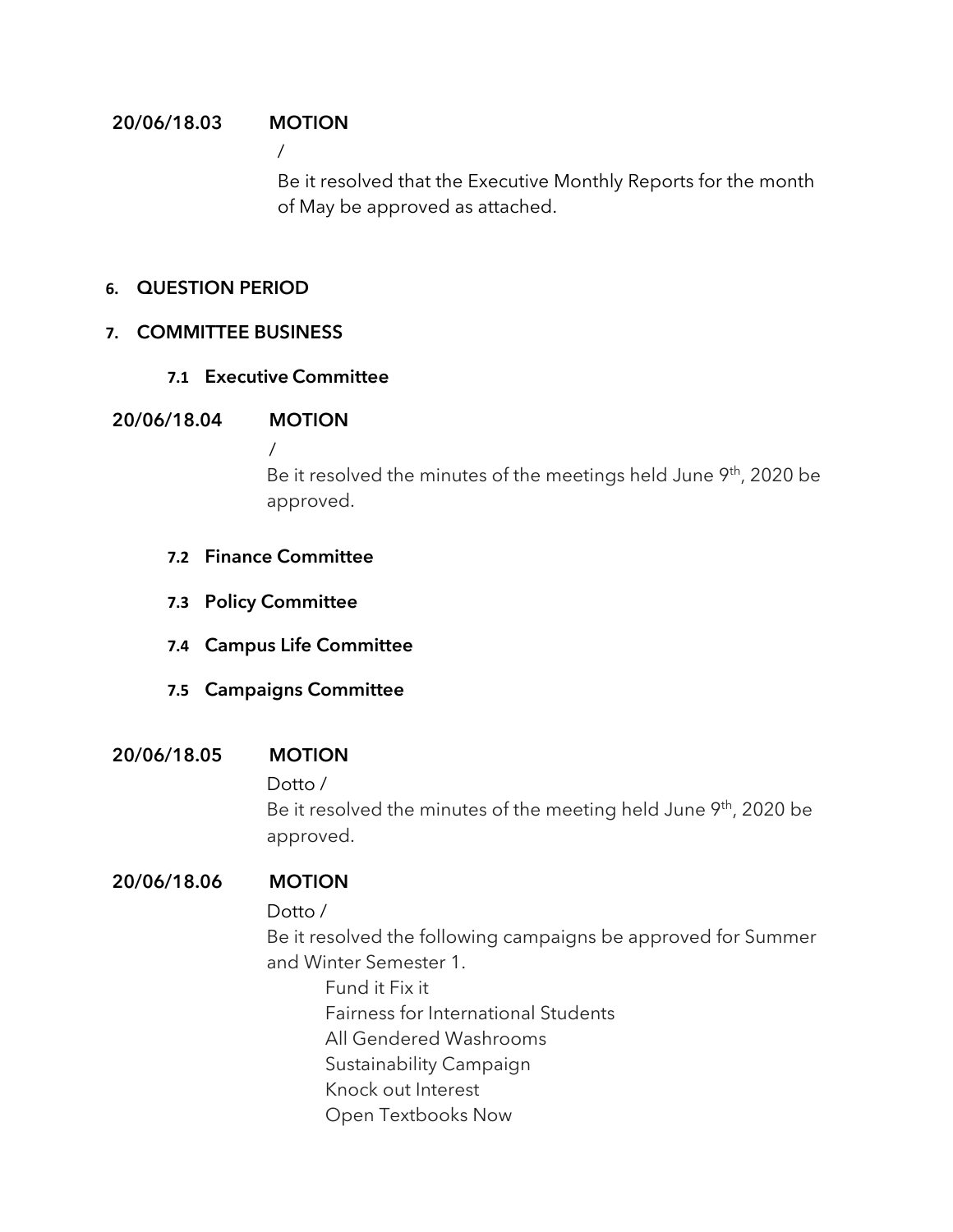# **20/06/18.07 MOTION**

### Dotto /

Be it resolved the Livia Jonnatan and Priscilla Uribe be appointed to the Campaigns Committee.

## **7.6 Oversight Committee**

### **8. REPORT ON UNIVERSITY RELATIONS**

- **8.1 Board of Governors**
- **8.2 Senate**
- **8.3 Other University Committees**

# **9. OLD BUSINESS**

### **10. NEW BUSINESS**

### **20/06/18.08 MOTION**

# /

Be it resolved that Naomi Maldonado-Rodriguez be appointed to the position of Faculty of Health and Social Development Representative.

# **20/06/18.09 MOTION**

/

Be it resolved that George Biener be appointed to the position of Faculty of Education Representative.

# **20/06/18.10 MOTION**

/

Be it resolved that Ricardo Brown be appointed to the position of Faculty of Applied Science Representative.

# **11. INFORMATION ITEMS**

# **11.1 Discussion and Announcements**

# **11.1.1 SUO Budget**

# **11.1.2 Emergency Budget Meeting**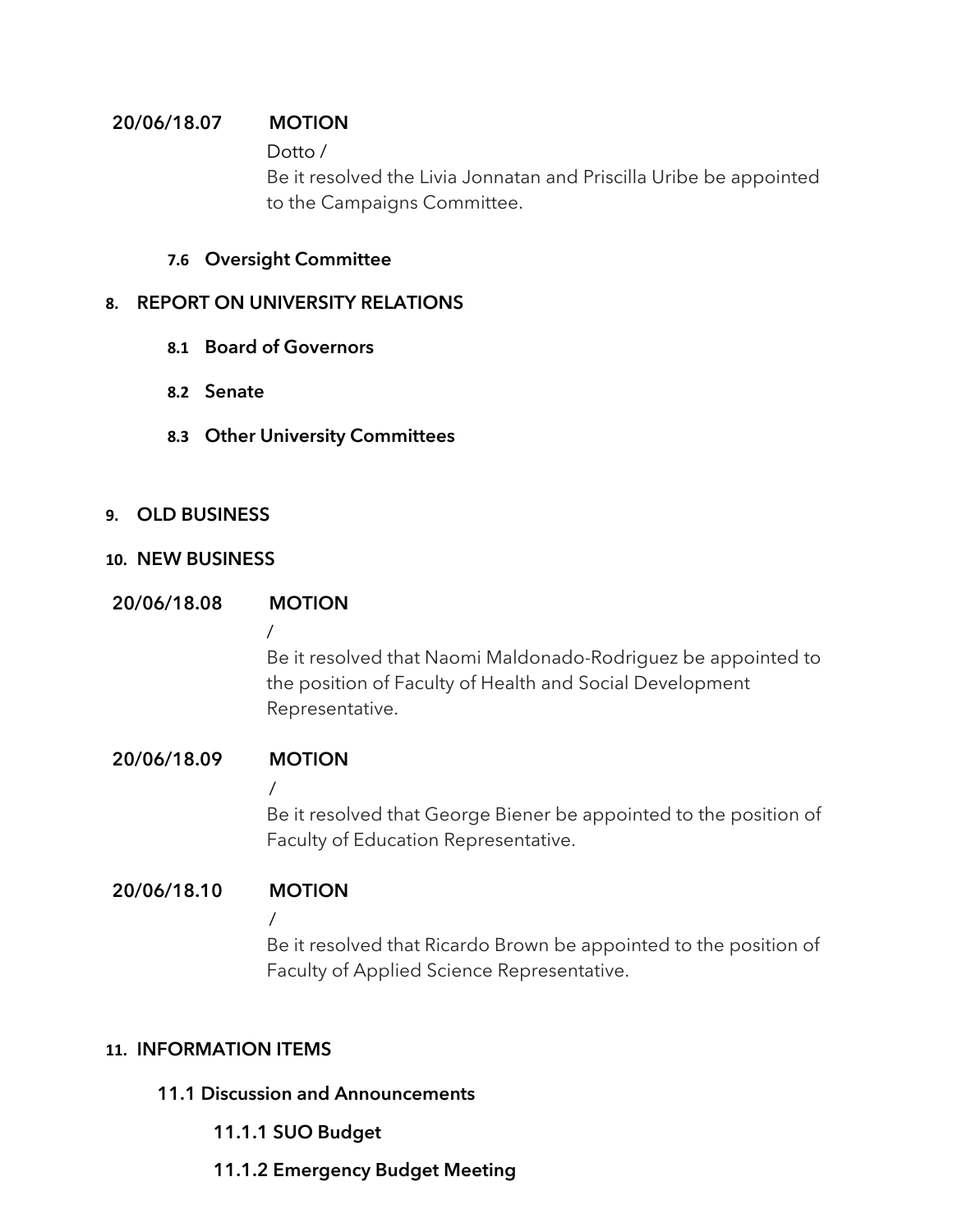**11.2 Next Board Meeting Date**

# **12. ADJOURNMENT**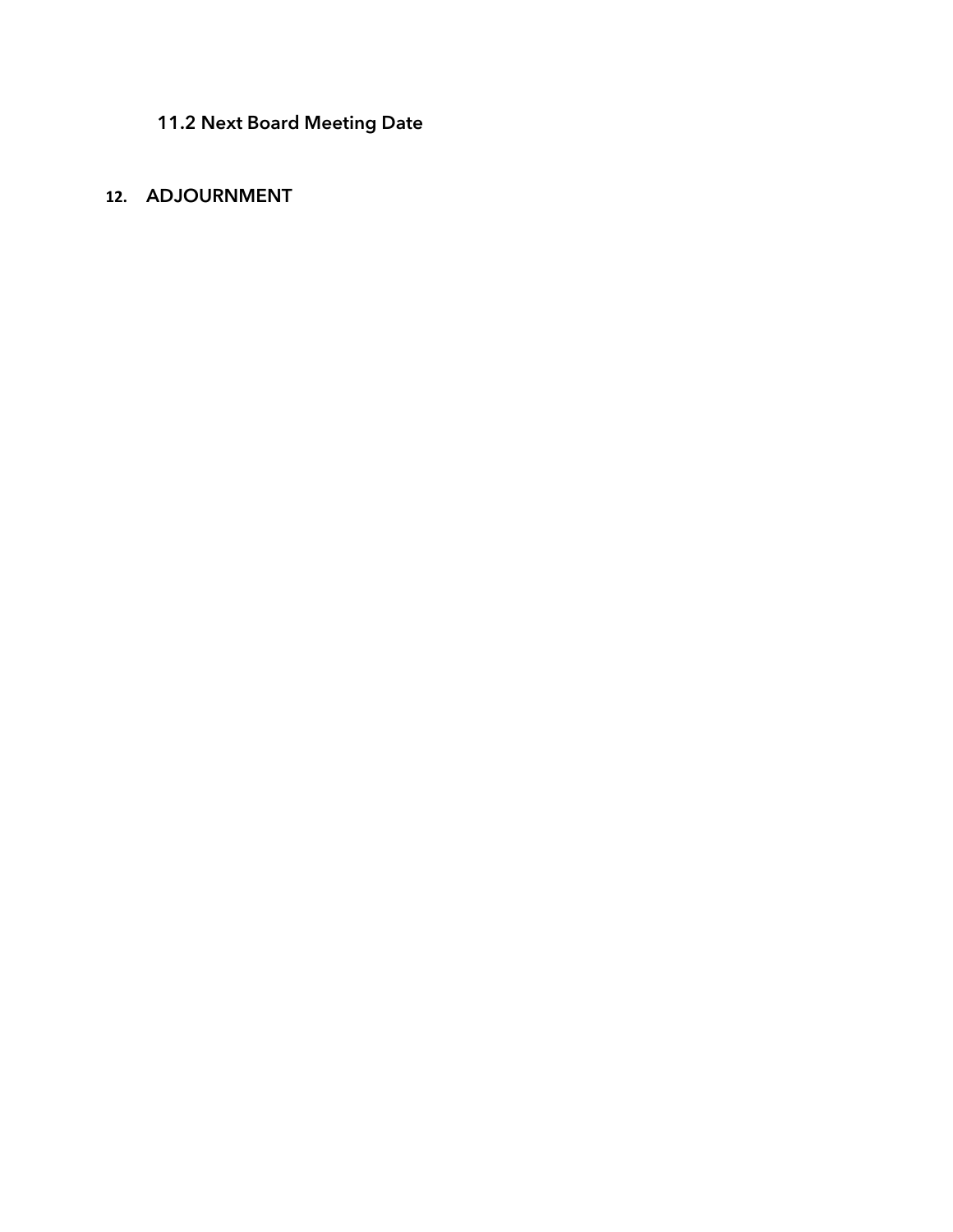# Executive Director Work Summary Ali Poostizadeh – President

Report Period: May 2020/2021 UBC Students' Union Okanagan, Local 12 British Columbia Federation of Students

In accordance with Bylaw X, Executive Directors are required to submit a monthly written report to the Board of Directors, summarizing their activities for that month. This report is designed to provide the Board of Directors with a monthly summary of the activities of each Executive Director.

For the purpose of this report the following shall not be included as eligible work:

- attendance at Board meetings; and,
- production of this work summary;

### Week 1

- § Meetings with Redstamp (marketing firm) to conceptualize logos
- § Working with Aaron White to revise logos presented
- Chaired Executive Meeting (May  $5<sup>th</sup>$  2020)
- § Wrote first draft of Presidents SUO Future Plan
- § BC Federation of Students introductory meeting

• Transition meeting with Romil Jain, outgoing SUO President, and Lori Stevenson SUO General Manager.

#### Week 2

- Chaired Emergency Executive Meeting (May  $12<sup>th</sup>$  2020)
- § Second draft of Presidents SUO Future Plan
- Meeting with Carl De Luz, pro-bono tenancy lawyer

- § Meeting with Pawan Minhas, Coordinating Editor of the Ubyssey Newspaper
- Touch base and strategy meeting with Lori Stevenson
- § Writing and compiling agenda for Board Meeting
- Student Experience Fund meeting with Provost office/Learning Services/AVP Students/Library
- § UBC Dimensions Project meeting
- § Nimbus Learning meeting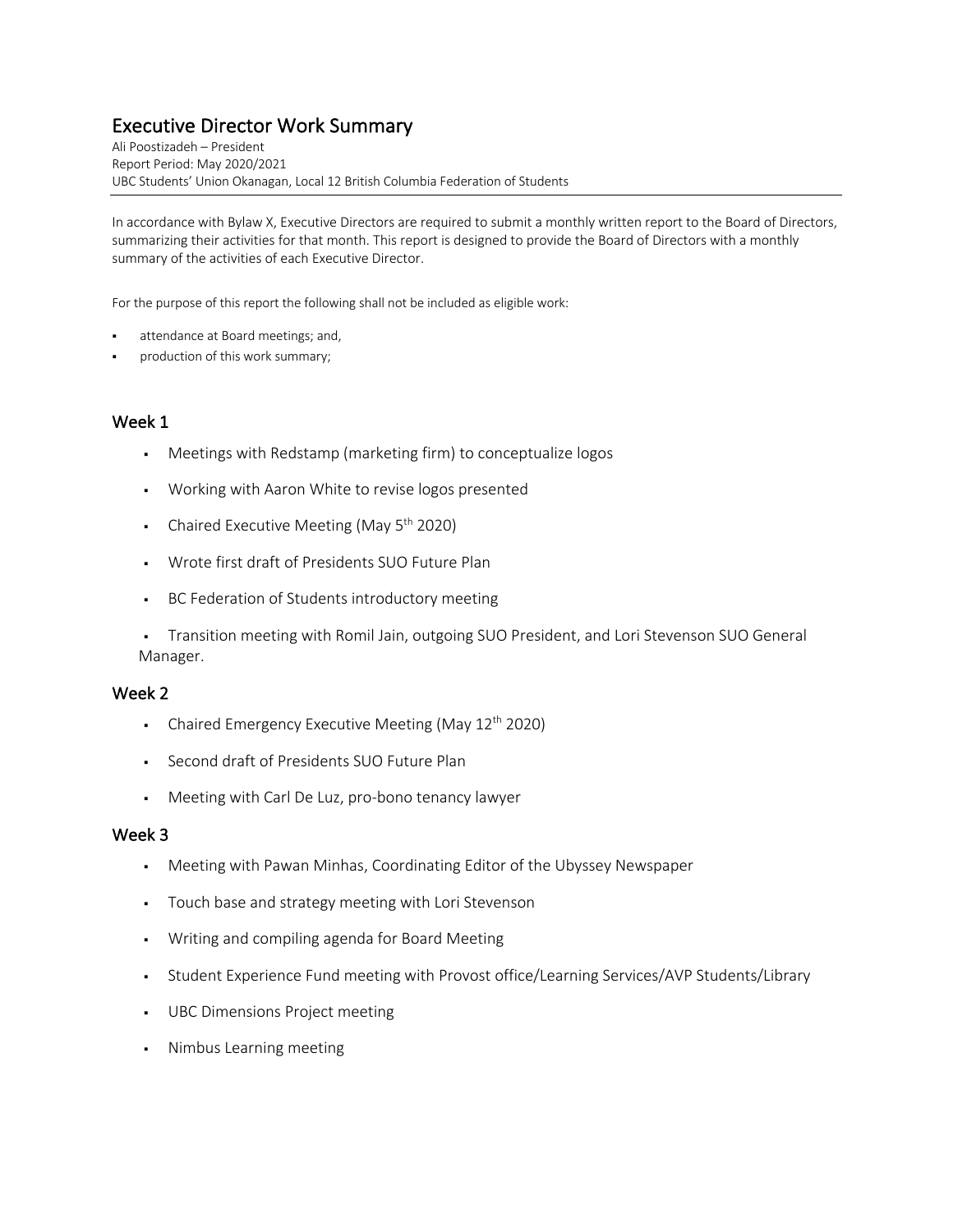- § Staff and Board Inclusivity training session
- § Meeting with Santa Ono, UBC President
- § Redstamp styletile and branding presentation
- § Alumni Development meeting
- § Meeting with Abid Wahab, SUO VP Finance to discuss budget
- § Campaigns Committee meeting
- § Writing and compiling agenda or Executive Meeting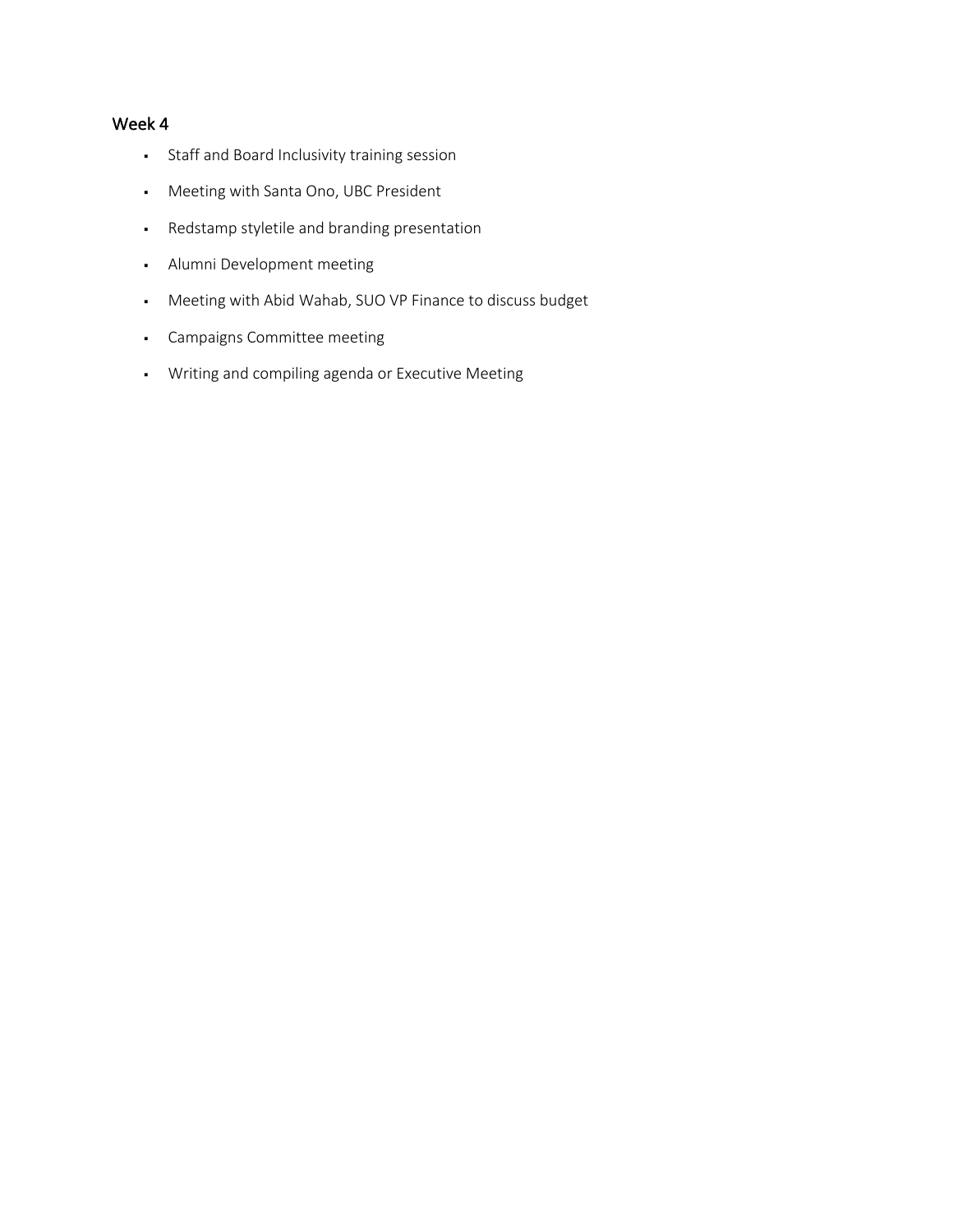# **Executive Director Work Summary**

Abid Wahab - VP Finance & Administration Report period; May 2020/21 UBC Students' Union Okanagan, Local 12 British Columbia Federation of Students

In accordance with Bylaw X, Executive Directors are required to submit a monthly written report to the Board of Directors, summarizing their activities for that month. This report is designed to provide the Board of Directors with a monthly summary of the activities of each Executive Director.

For the purpose of this report the following shall not be included as eligible work:

- attendance at Board meetings; and,
- production of this work summary;

### **Week 1**

- First day in the office, introduction to staff in the office, got everything in the office (logins and credentials) sorted with the help of Aaron
- Readings and memorizations of SUO bylaws and regulations
- Meetings with Nimrah the former VP Finance about transitioning and remaining work items
- Started work on the Club Funding Summary Reports (136 clubs to go through)
- Meeting with Lori to discuss transitioning work
- Banking informations, tax details and other personal information handling with Leanne

### **Week 2**

- Meeting with Leanne; introduction, discussions about the role of finance in the SUO
- Meeting with Lori; beginning the preliminary research for starting the budgeting process
- Began to meet input feedback received from various students on campus, extrapolated this information to devise my three main goals for the upcoming year
- Continued work on Club Funding Summary reports, went through the clubs with missing information as well
- Read the rules and regulations for the Legacy Fund, begin work on Legacy Fund
- Signed cheque requisitions for expenses, signed receipts, and signed telephone bills

- Continued work on Club Funding Summary reports
- Continued work on Legacy Fund
- Meeting with Leanne; we discussed my three main goals for the year, devise a brief plan on how to achieve them, then we discussed the budget to finally start putting it together
- Signed cheque requisitions for expenses, signed receipts, and signed telephone bills
- Sent out emails to all executives; set up dates for meetings with each executive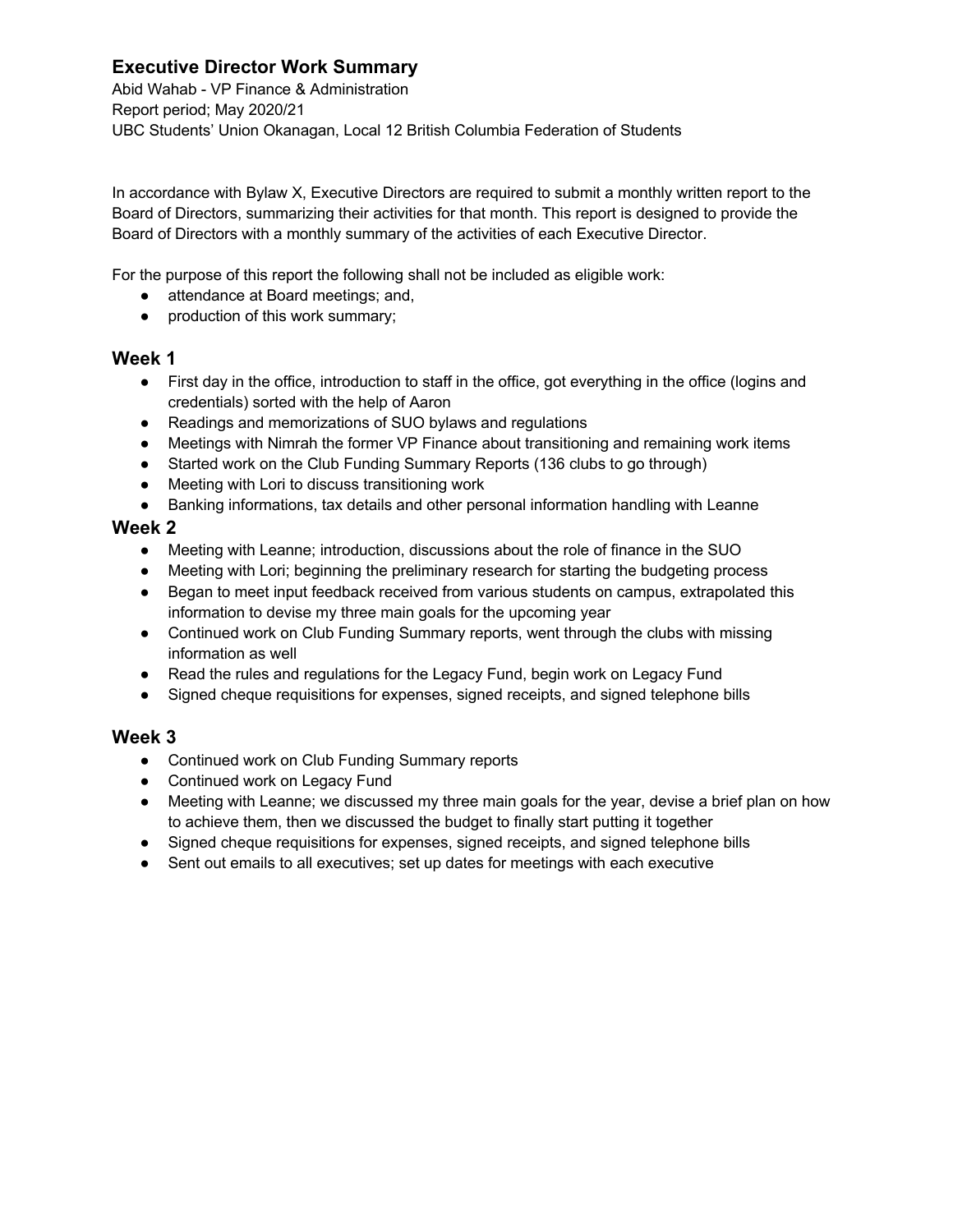# **Executive Director Work Summary**

Abid Wahab - VP Finance & Administration

Report period; May 2020/21

UBC Students' Union Okanagan, Local 12 British Columbia Federation of Students

- Executive meeting; discussed important items and had discussions about my work this month
- Did background checks and research on the progress of the role of VP Finance by going through the VP Finance's emails from 2017 to 2020; regarding Legacy Funds and Club Funding
- Completed the remaining Club Funding Summary Reports
- Sent emails to clubs that handed in late summary reports
- Meeting with President; talks about the President's budget lines, how they expect it to look next year and their priorities
- Meeting with VP Internal; talks about the VP Internal's budget lines, how they expect it to look next year and their priorities
- Meeting with VP Campus Life; talks about the VP Campus Life's budget lines, how they expect it to look next year and their priorities
- Multiple budget discussions with Lori; discussed the priorities for the upcoming year, went line by line for each budget line, made all the necessary changes, and finalized the first draft of the budget
- Multiple meetings with Finance Manager Leanne; went through the finalized first draft of the budget with Leanne, edited out a few mistakes and errors, and discussions about how to go about with the budget
- Completed and posted the first draft of the 2020/21 budget; sent out an email to all board members about with the budget attached
- Individual work on review the first draft of the budget; devised explanations for each line of the budget and gathered informations for the reasonings behind each number of each budget line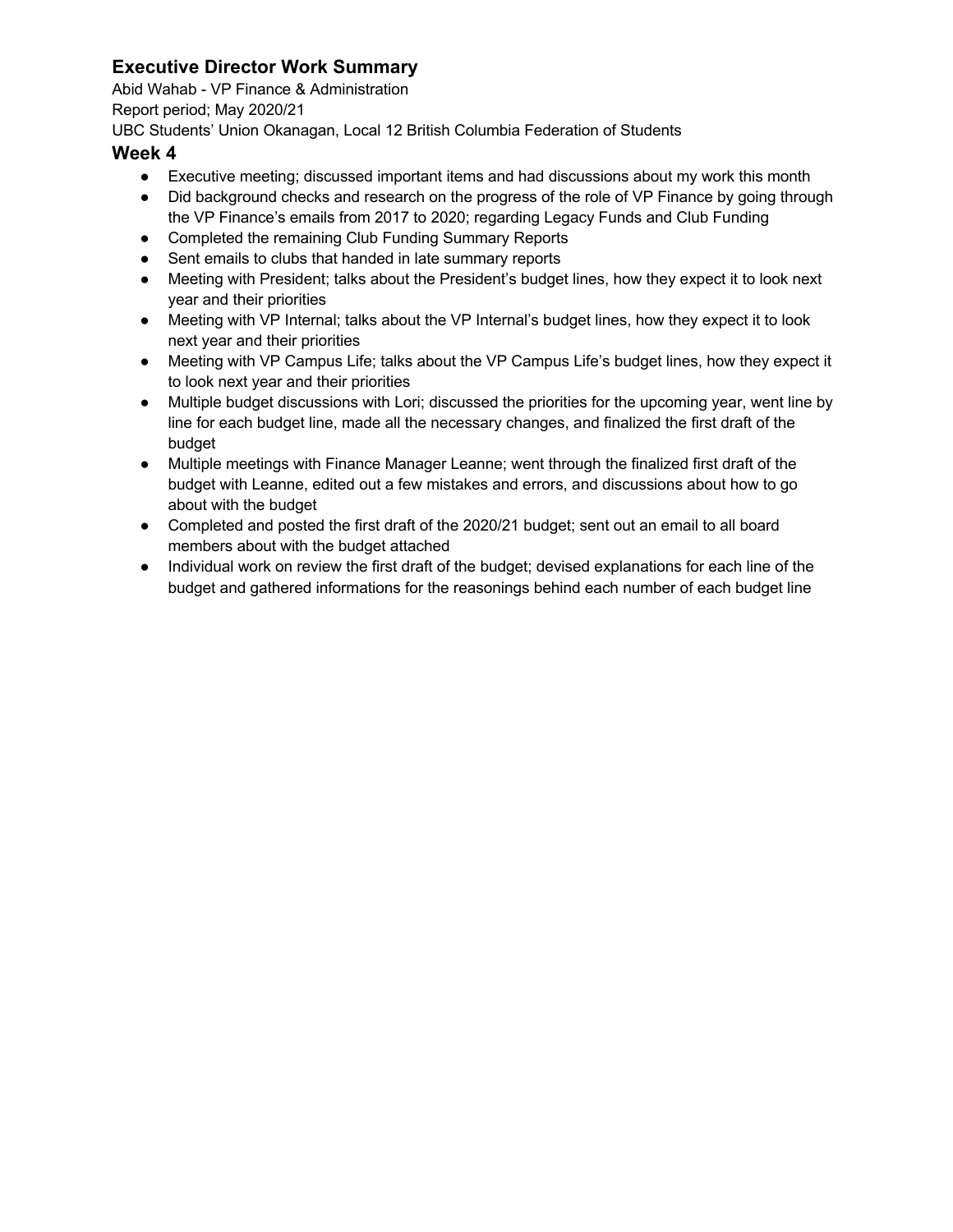### **Executive Director Work Summary**

Tashia Kootenayoo – VP Internal Report Period: May 2020 UBC Students' Union Okanagan, Local 12 British Columbia Federation of Students

In accordance with Bylaw X, Executive Directors are required to submit a monthly written report to the Board of Directors, summarizing their activities for that month. This report is designed to provide the Board of Directors with a monthly summary of the activities of each Executive Director.

For the purpose of this report the following shall not be included as eligible work:

- attendance at Board meetings; and,
- production of this work summary;

### **Week 1**

- Reviewed all online and hardcopy transition documents from Denby with the purpose of creating objectives for the year based on her recommendations.
- Research for the creation of a Resource Centres Funding Package for 2020/2021 use. Reviewed past reports, budgets of resource centres. Examined club funding application processes and bylaws to ensure procedural fairness in new processes for Resource Centres.
- Executive meeting to introduce the team and discuss an overview of expectations given COVID-19.
- Orientation with incoming Board members about overview of the organization and policies. Also gave a presentation about communication and university relations.
- Meeting with Furgason to discuss individual student advocacy processes and structures. We discussed any current cases that needed attention. However, primarily reviewed areas needing clarification or improvement for the current SUO structures.
- Meeting with Donna Langille community engagement librarian for the UBC Okanagan about the creation of terms of reference for the Open Educational Resources Working Group.
- Meeting with Stevenson to discuss the position and areas needing improvement or carried over work as discussed in the transition document. Similarly, we reviewed policy focuses for the upcoming year. We also reviewed my ideas for the resource centre package.
- Meeting with Cannon and Dotto to discuss the All Gender Washroom initiatives from the 2019/2020 term and our plans for the current year.

- Monthly meeting with Heather Berringer Chief Librarian and Associate Provost, Learning Services to discuss UBC Okanagan and UBCSUO projects and areas for collaboration.
- Meeting with Fayed to discuss the Media fund procedures and recipetants.
- Meeting with White about student association lockers- walk through of plans for UNC and Commons and discussion on policy and procedures for application and usage of the lockers.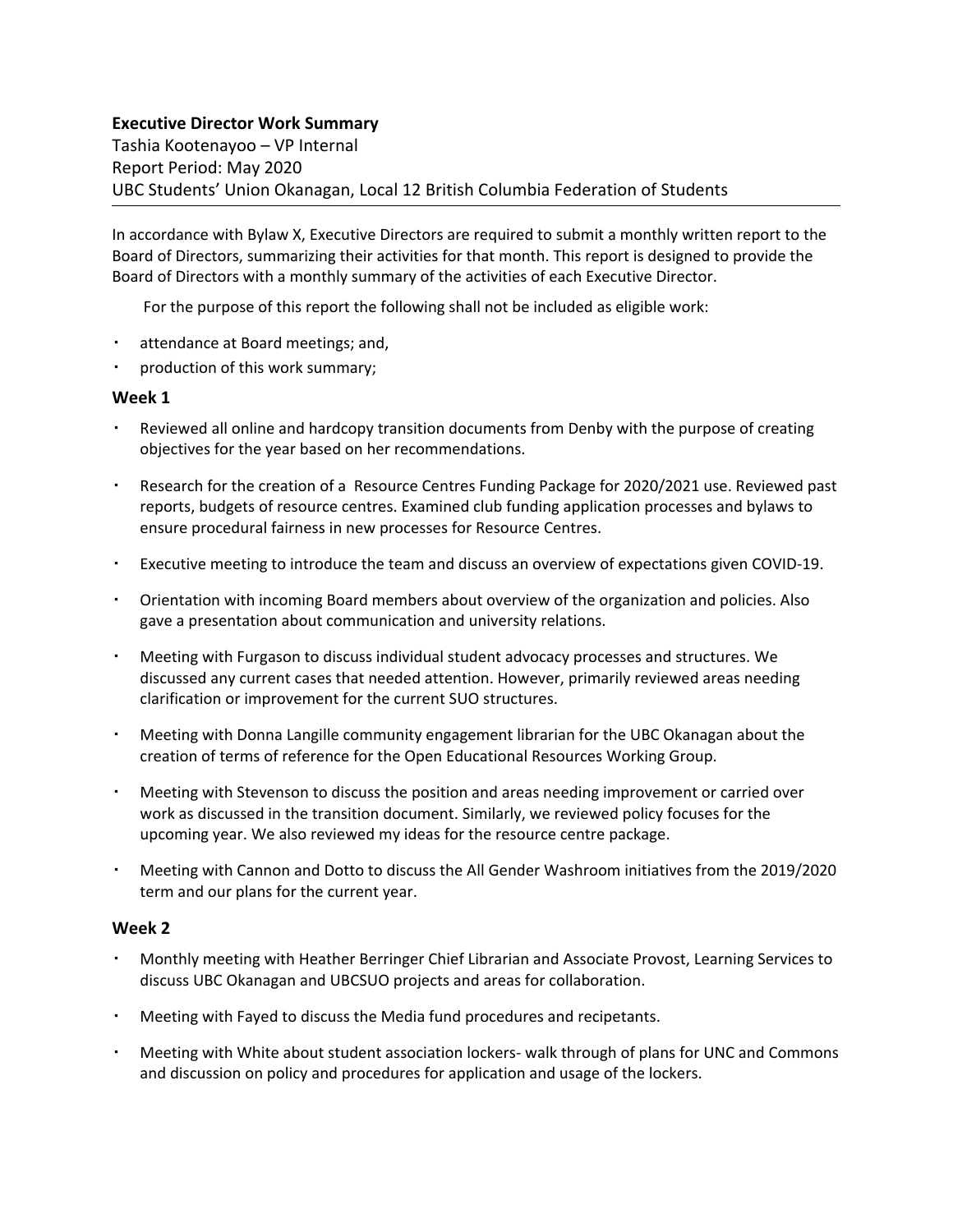- Executive meeting
- First weekly meeting with Rusch to discuss plans for upcoming term around student associations and resource centres. Review of transition projects still needing to be worked on and ideas for fall 2020.
- Open Educational Resources Working group meeting to discuss the terms of reference, goals of the group and more initiatives for 2020/2021.
- Meeting with Stevenson and Rusch to discuss Summer 2020 hours amidst the COVID-19 pandemic.
- Distance learning student experience survey working group meeting. We discussed the upcoming survey, objectives and timeline etc.
- Meeting with Rusch to set annual goals in regard to Student associations.
- Health and Dental plan working group meeting to discuss Empower Me and review of services.

### **Week 3**

- Meeting with White to learn more about StudentCare and health and dental insurance processes, procedures and overview.
- Meeting with Furgason to set annual goals for individual student advocacy.
- Meeting with Poostizadeh and external organizations to discuss the UBC Dimensions project about equity and inclusion practices, procedures and research.
- Meeting with Poostizadeh and Nimbus Learning about an external tutoring service opportunity.

- Equity and Inclusion Training with various university partners as required per the bylaws and code of conduct.
- Weekly meeting with Rusch where we discussed the budget and current student association inquiries and conflicts.
- Meeting with Cindy Leonard, Ombuds officer for UBC Okanagan and Furgason to discuss the ombuds office, general procedures and goals for the upcoming year etc.
- Executive meeting.
- Meeting with Wahab to discuss budget lines and progress on budget draft.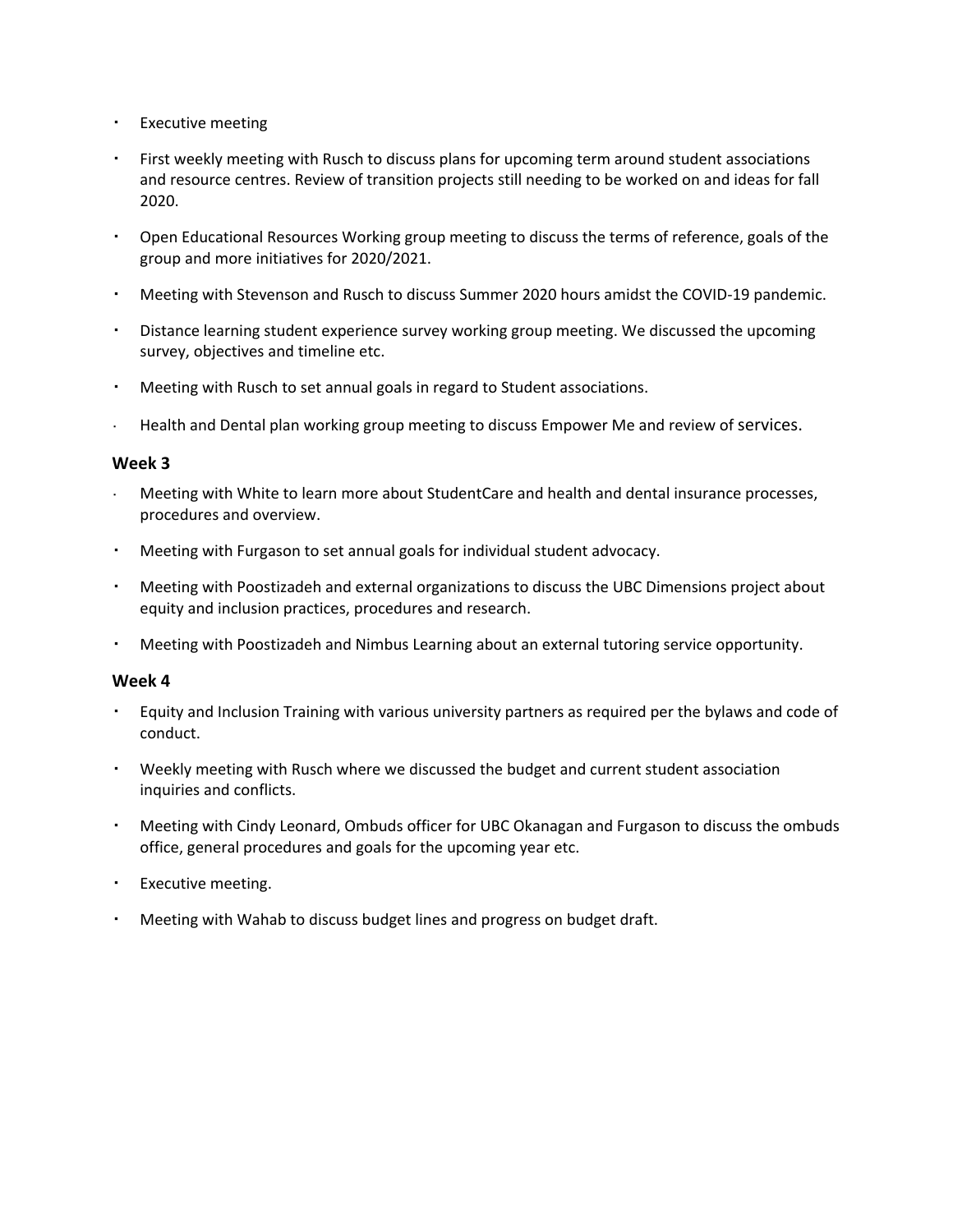# Executive Director Work Summary<br>Taylor Dotto – Vice President External

Report Period: May 2020/21 UBC Students' Union Okanagan, Local 12 British Columbia Federation of Students

In accordance with Bylaw X, Executive Directors are required to submit a monthly written report to the Board of Directors, summarizing their activities for that month. This report is designed to provide the Board of Directors with a monthly summary of the activities of each Executive Director.

For the purpose of this report the following shall not be included as eligible work:

- attendance at Board meetings; and,
- production of this work summary;

### Week 1

§ Executive meeting

§ Meeting with Kootenayoo and Cannon regarding the implementation of all gendered washroom signs on campus as well as lobbying strategies to the administration

- § Research on UBC policy surrounding washroom signs on campus
- § Meeting with BCFS regarding COVID-19 check in

#### Week 2

• Meeting with the Open Education Working Group to discuss summer/fall strategies regarding OERs

• Meeting with Kootenayoo, White, Cannon, Wallis, and Furgason to discuss the distance learning student survey

#### Week 3

- § COVID-19 check in with BCFS
- § Creating draft questions for the distance learning student survey
- § Creating my goal document for the 2020/21 year

#### Week 4

§ Attended the staff and board inclusivity training

• Meeting with Stevenson, White, Poostizadeh, and our UPASS coordinators to discuss the opt-in feature on the UPASS for the upcoming academic year

- § Researched into what other Locals are doing regarding their fall/summer semester UPASS'
- § Executive meeting
- § Attended the Positive Space Committee meeting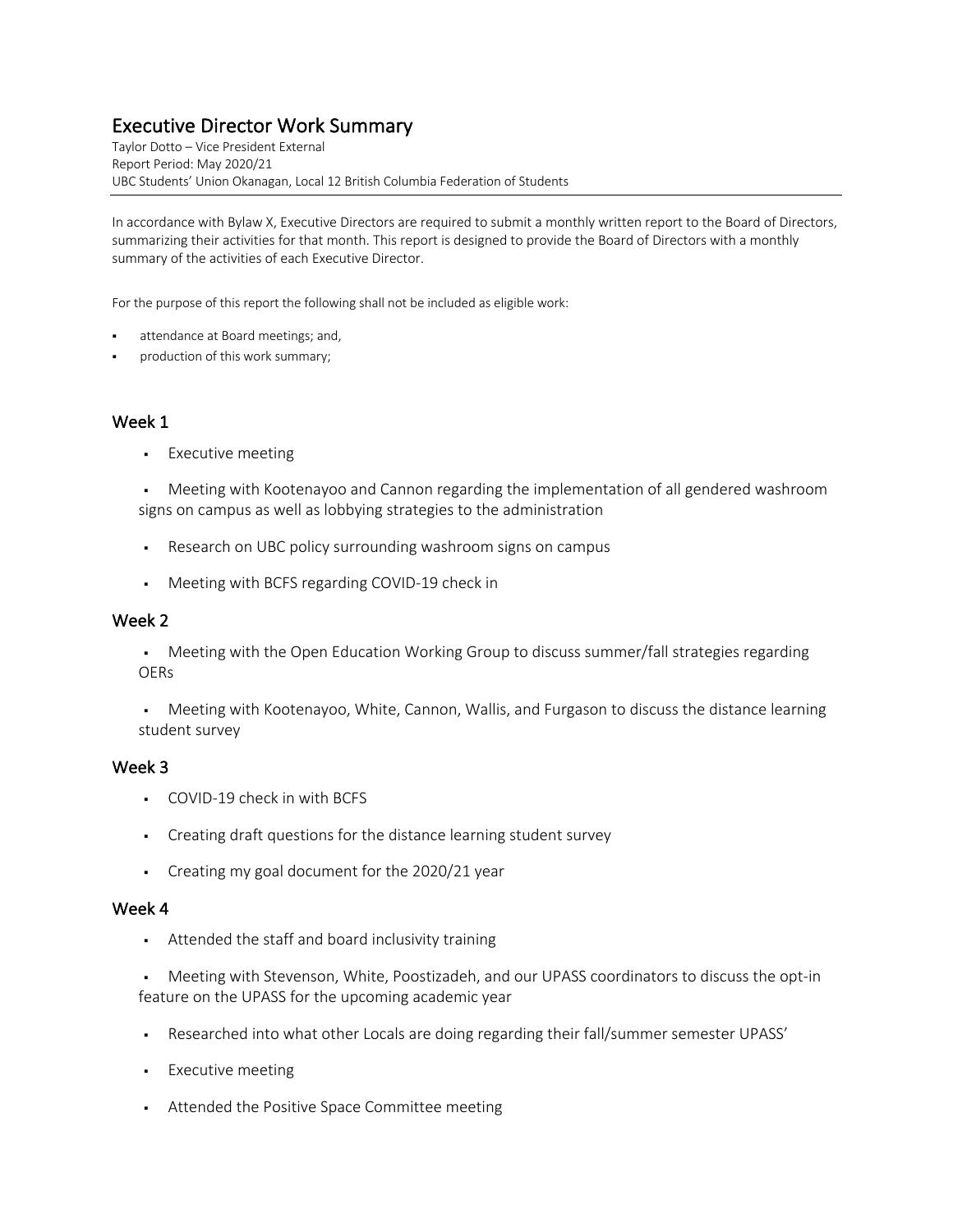• Meeting with Rusch to discuss sponsorship and the Deals App regarding new restrictions due to COVID-19

§ Early stages of selection of SWAG items for the 2020/21 academic year

• Discussions with coordinator at Airport Village Self Storage to organize storage lockers for clubs and course unions

- § Campaign Committee meeting
- § Early drafting of the campaign committee budget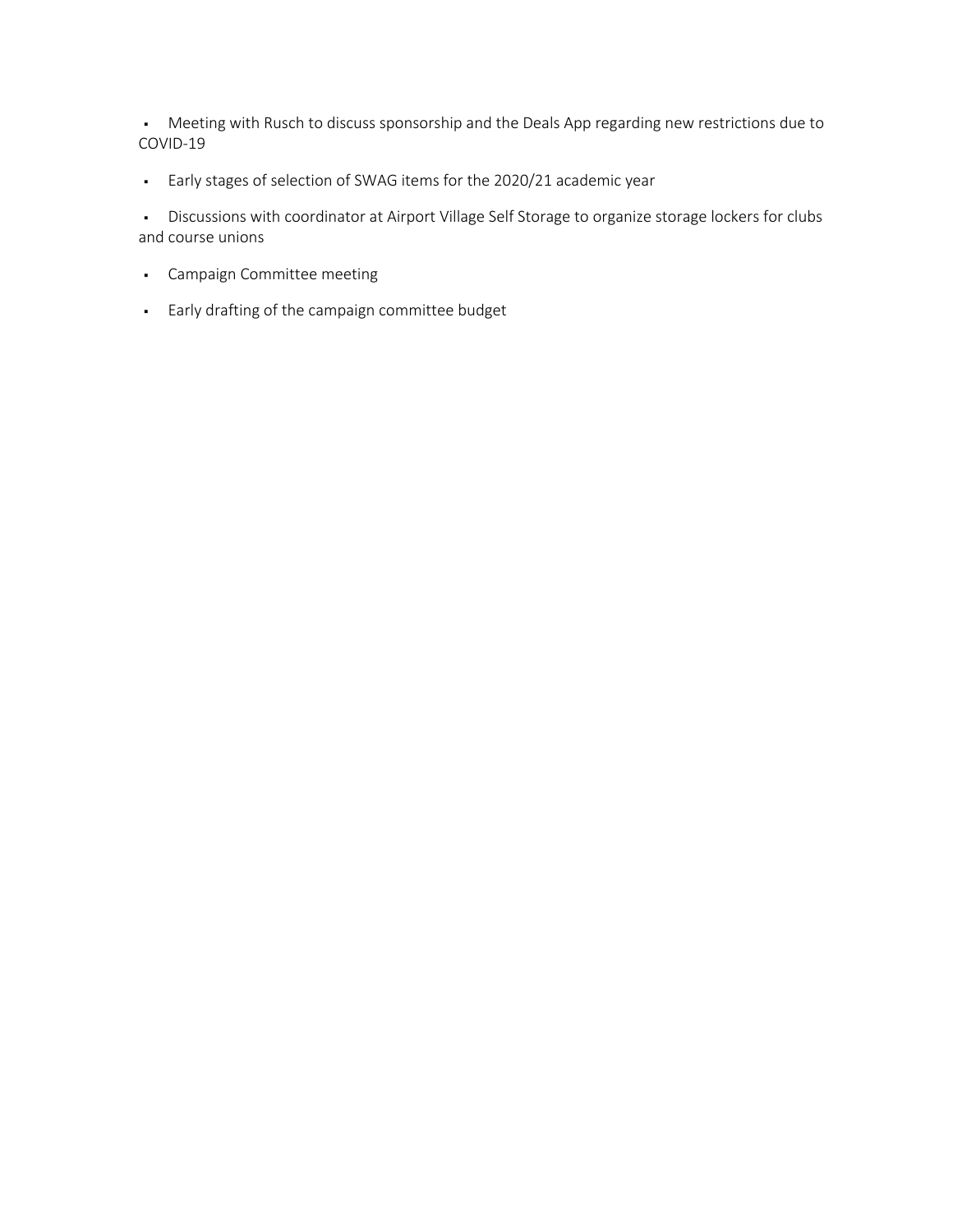# Executive Director Work Summary<br>Ahmed Fayed – Vice President Campus Life

Report Period: May 2020/21 UBC Students' Union Okanagan, Local 12 British Columbia Federation of Students

In accordance with Bylaw X, Executive Directors are required to submit a monthly written report to the Board of Directors, summarizing their activities for that month. This report is designed to provide the Board of Directors with a monthly summary of the activities of each Executive Director.

For the purpose of this report the following shall not be included as eligible work:

- attendance at Board meetings; and,
- production of this work summary;

### Week 1

- § Executive Meetings
- Transitioning and understanding my role
- Orientation
- § Meeting with Joe Haugen and emailing all my relevant partners

#### Week 2

- § Meeting with IDAPP and understanding how they plan to tackle COVID 19
- § Executive Meeting
- Coming up with new initiatives to help students
- Reaching out to UBCO Studios and understanding what they can provide for us

#### Week 3

- ResArts planning with Joe & how we will prepare for the future.
- § Facilitating events with major clubs at UBCO. UBCO eSports, Motorsports, Dance Club, ASA, etc.

• Began setting up Campus Life committee as well as setting up 1 on 1's for the applicants to better understand who they are.

- § Strategic Planning
- § Planning UBCO's got talent / ResArts planning & marketing strategy
- § Getting in contact with animation studio for UBCSUO with Joe.
- How UBCSUO will support BLM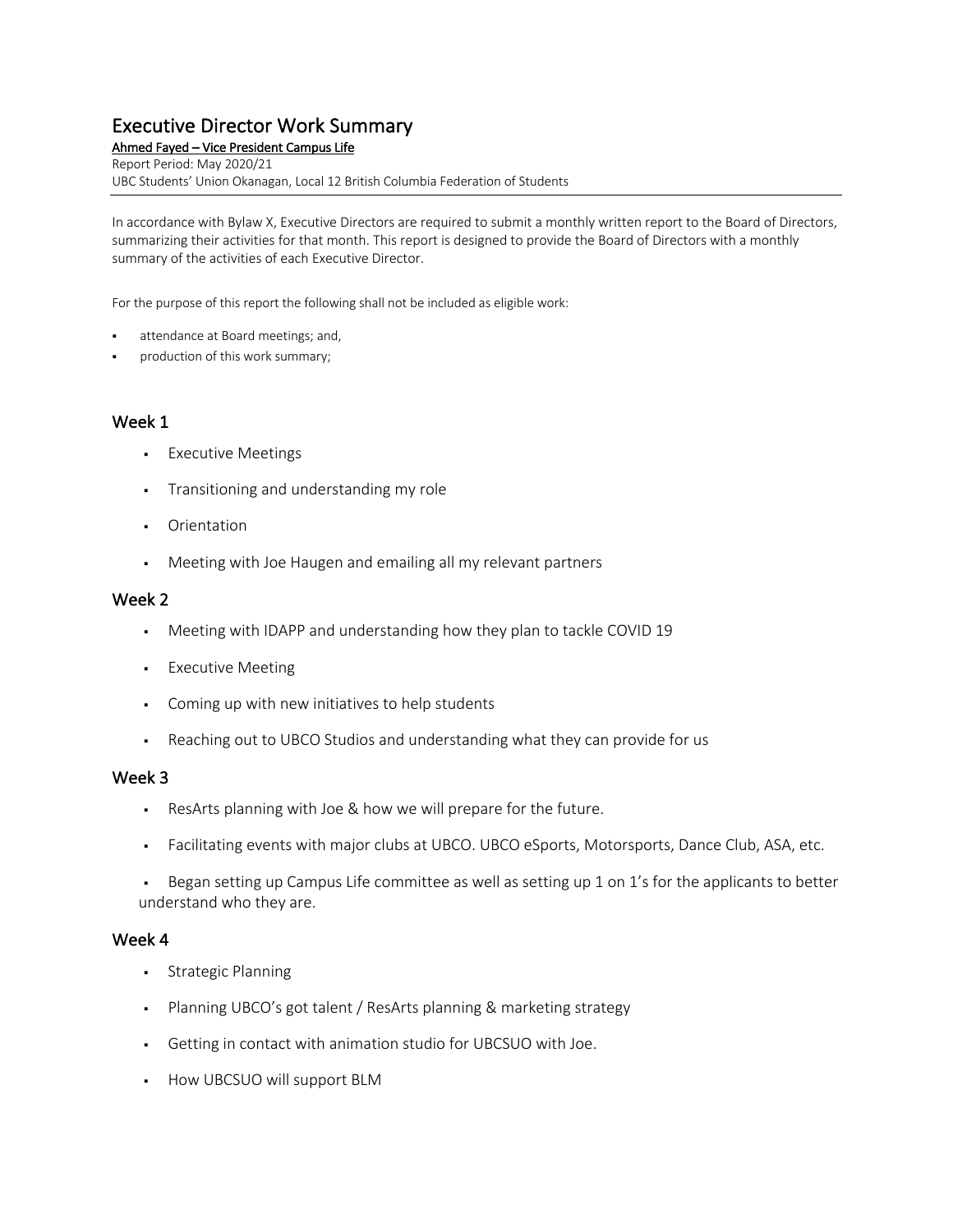§ Did a few 1 on 1's with some students, hoping to get all those done by Monday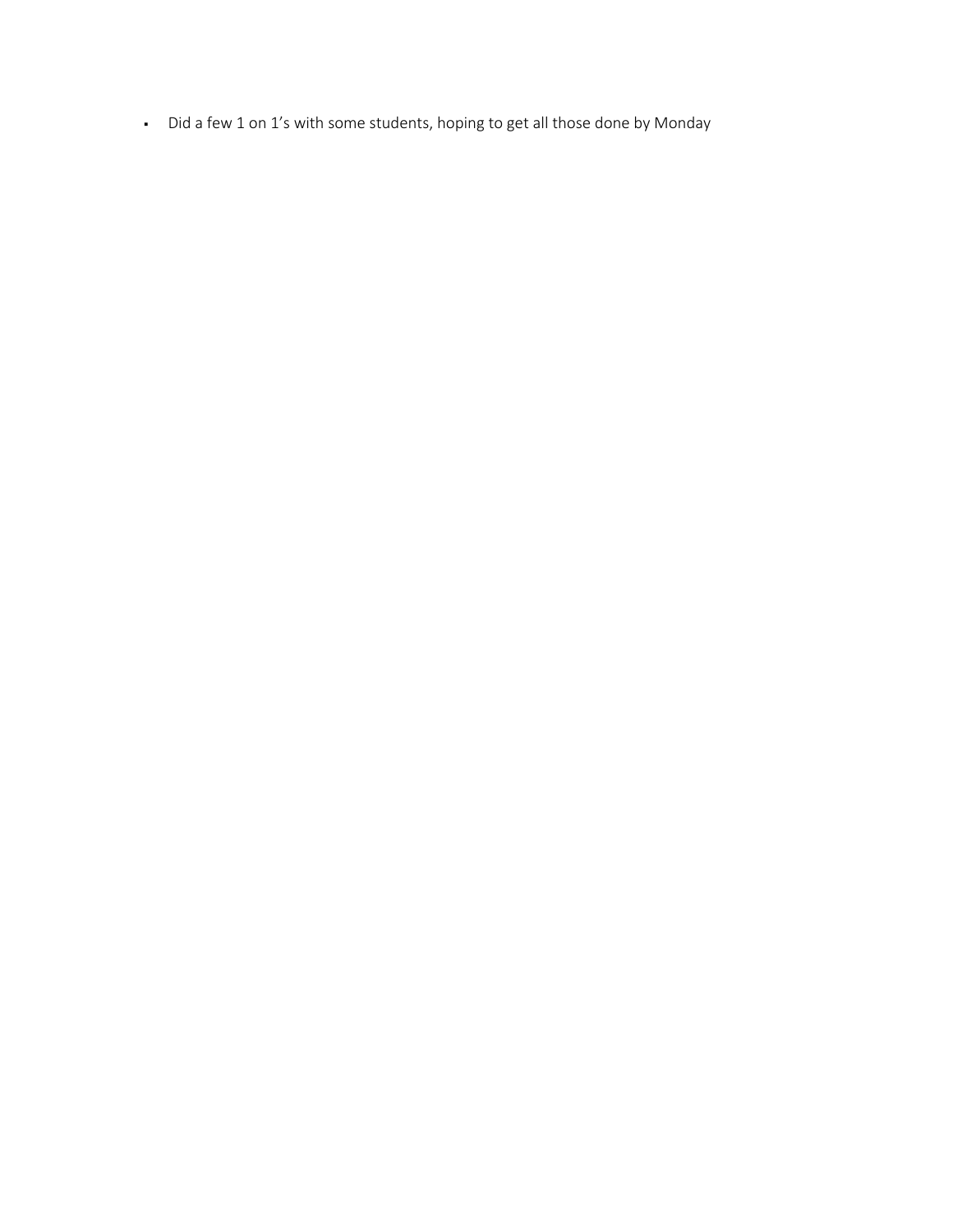# **CAMPAIGNS COMITTEE MEETING MINUTES**

UBC Students' Union Okanagan Campaigns Committee Meeting, June 9, 2020

#### **12:30 – CALL TO ORDER**

Meeting called to order at 12:31

#### **Directors Present**

| Vice-President External (meeting chair) | Taylor Dotto    |
|-----------------------------------------|-----------------|
| President                               | Ali Poostizadeh |
| Director at Large                       | Sage Cannon     |
| Student at Large                        | Livia Jonnatan  |
| Student at Large                        | Priscilla Uribe |
|                                         |                 |

#### **Directors Absent**

#### **Staff Present**

| <b>Advocacy &amp; Governance Coordinator</b> | Sarah Furgason |
|----------------------------------------------|----------------|
|                                              |                |

#### **1. ADOPTION OF AGENDA**

#### **2. OLD BUSINESS**

#### **2.1 Introductions**

Members introduced themselves and welcomed Pricilla Uribe.

#### **2.2 Finalizing the Campaign Committee Recommendation to the Board**

Members decided on the following campaigns for implementation in the summer semesters and through W1:

All – gendered washrooms

Sustainability campaign

Open Textbooks Now

Fund It, Fix It

Knock Out Interest

Fairness for International Students

#### **3. NEW BUSINESS**

#### **3.1 Timeline for Campaigns**

Ongoing campaigns will include the all-gendered washrooms, sustainability campaign, Open Textbooks Now. Fund It, Fix It and Knock Out Interest will be implemented in September with Fairness for International Students in November.

#### **3.2 Sustainability Campaign Recommendation**

Members reviewed the plan to move forward with the sustainability campaign.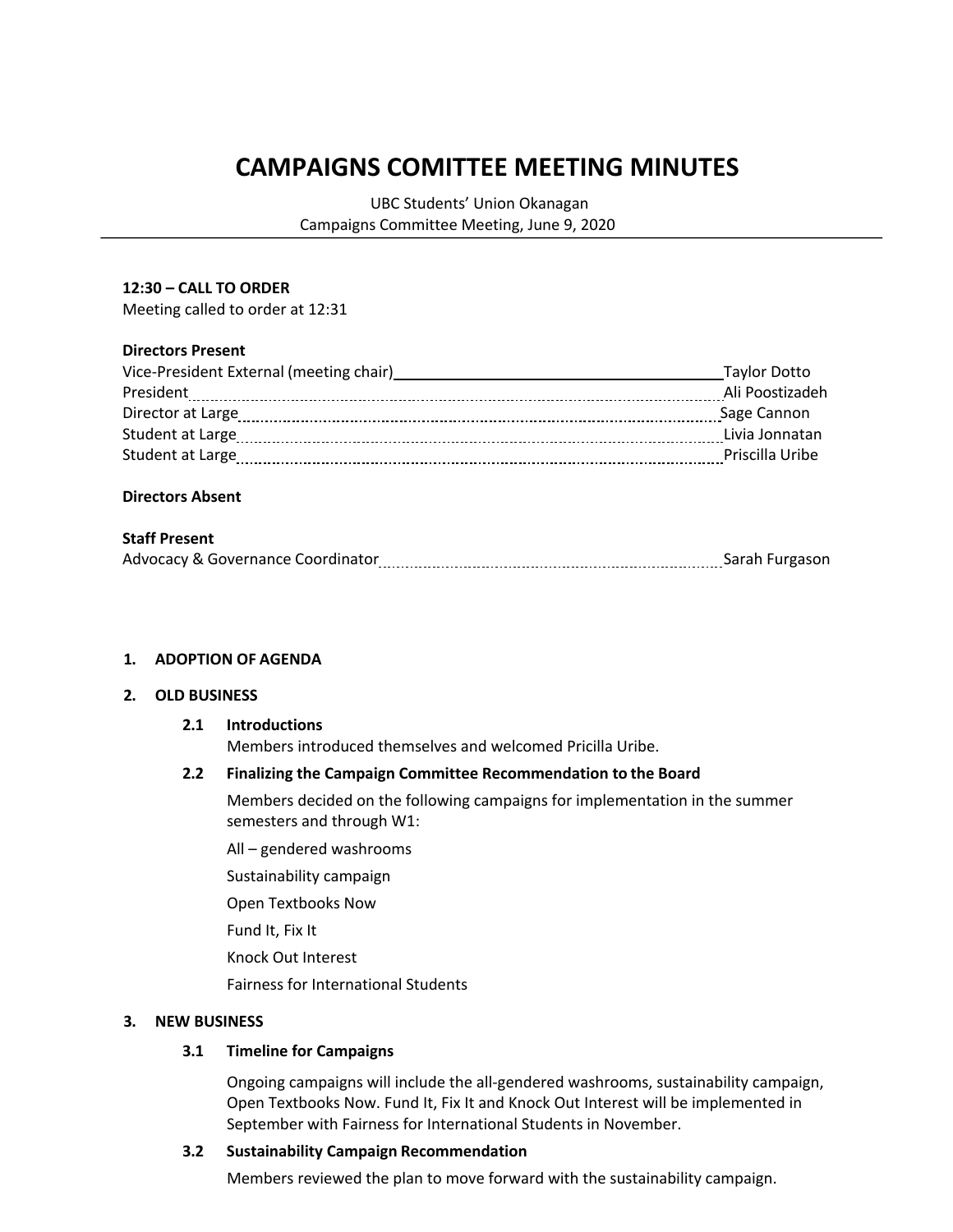### **4. INFORMATION ITEMS**

# **5. ADJOURNMENT**

Meeting adjourned 13:09